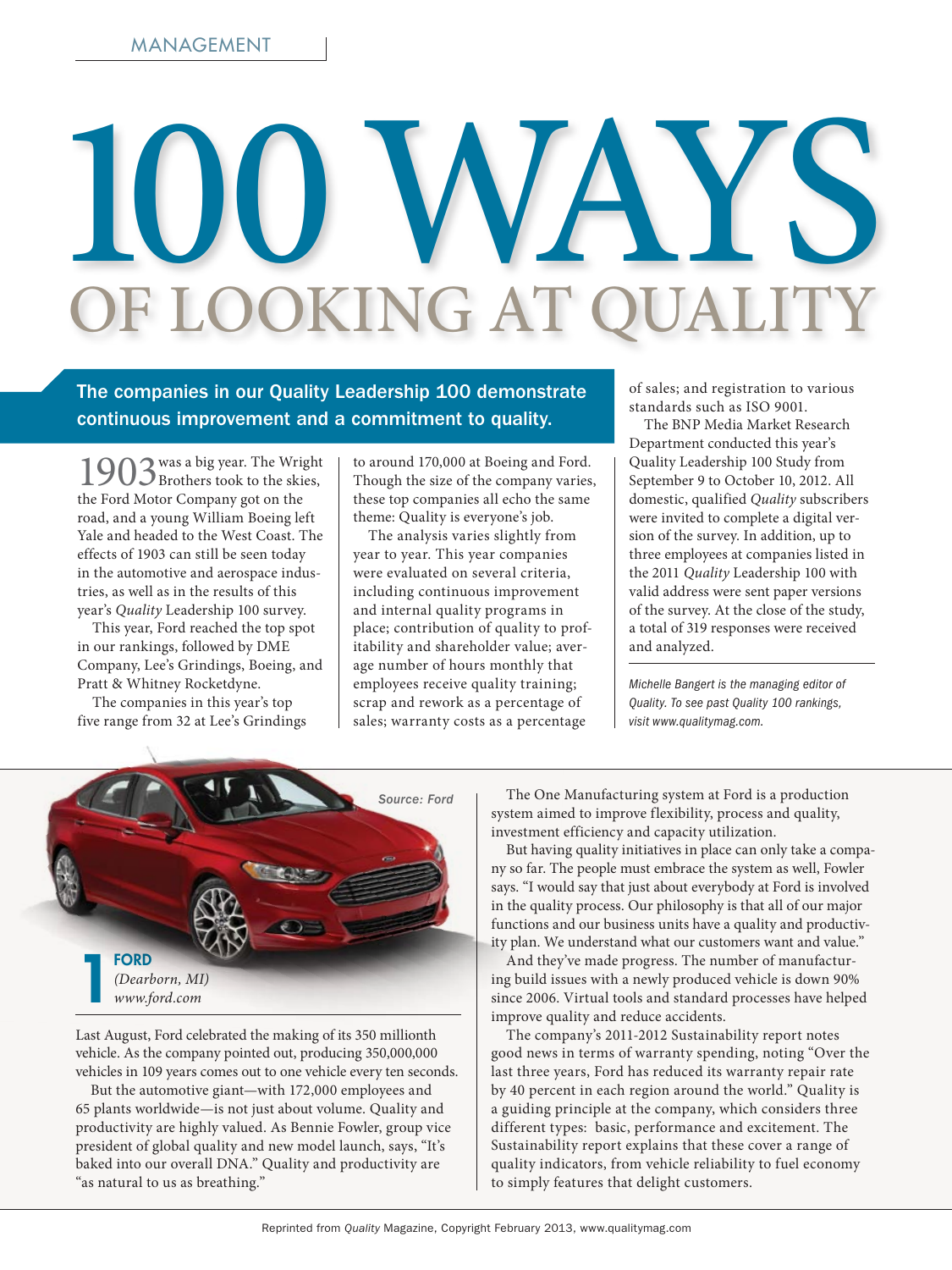



Detroit Mold Engineering, later changed to DME, was founded in 1942 by I.T. Quarnstrom. The company manufactures and sells tooling for the die casting industry, and celebrated its

*Source: DME Co.*

70th anniversary last year. And Quality Manager Tim Pylak has been with the company for half of that time.

"It's been a rewarding career for me," Pylak says. "I loved it from the day I started. Thirty-five years later, I still have that same passion for the company and the people. It's a great place to work."

Everyone takes quality seriously at DME. Pylak always tries to focus on customers who aren't happy by asking, "What can I do to eliminate that barrier?"

In addition, the company uses formal quality programs and has been ISO certified for fifteen years. Though the initial certification requires more work, eventually it can streamline business processes. And because audits can seem frightening, Pylak tries to involve many different people to help calm their fears and clarify the process.

Audits haven't been the only thing to worry about at the company. DME also went through a bankruptcy, but managed to recover and have a record year this year, Pylak says. While economic challenges are one thing, Pylak has also seen quality challenges.

The tightening of tolerances has been one of the most challenging changes in his career, Pylak says, as he's seen the industry go from not very close tolerance parts to the tight tolerances required today. But even as he's had to adapt to new industry requirements, the global economy, and international suppliers, Pylak says some things haven't changed.

"Our original owner of the company and former president always pushed for quality, delivery and service," Pylak says. "And quality was always number one, and to this day, I believe it still is."



LEE'S GRINDING INC.<br>
Strongsville, OH) www.ld<br>
Lee's Grindings Inc. offers cont *(Strongsville, OH) www.leesgrinding.com* 

Lee's Grindings Inc. offers contract manufacturing in addition to its grinding service. Working with high-precision products for aerospace, medical and automotive customers has tightened their focus on quality. Though customer requirements keep



President Nick Papanikolaou says that communicating with employees and providing training can help an organization succeed with standards. "I think AS9100 has made us a much better company in terms of quality and service and the way we do things," Papanikolaou says. "Back 20 years ago it was just tribal knowledge. But now there are procedures and processes in place that everyone can focus on in the same way."

"In our organization, it's our culture," Papanikolaou continues. "Quality comes first. Quality, delivery and then cost. That's our approach."

This approach, coupled with their dedication to AS9100, has lead to a continuous improvement culture at DME. "You just don't become AS9100 and that's it," says Quality Assurance Manager Bill Gooch. "You've got to work at it. Using those tools and working at it is going to improve the company."



*(Chicago, IL) www.boeing.com* 



*Source: Boeing*

You've no doubt been in one of their planes. Boeing is home to the best-selling commercial jetliner of all time. Total orders for the Boeing 737 exceeded 10,100 airplanes in November 2012. And

deliveries. The company delivered its 377th 737 on December 3, 2012, breaking the record of 376 deliveries in 2010.

And as demand continues to grow, the company has been able to produce planes faster. The company increased its rate from 2.5 to 3.5 airplanes per month, and projects a rate of 10-per-month by the end of this year.

This increasingly fast production speed is made possible by the more than 170,000 people that work for Boeing. The Chicago-based company has locations across the United States and in 70 countries. No matter where they are located, quality obviously is important to the staff.

The company has a long history. William Edward Boeing incorporated his business on July 15, 1916, as Pacific Aero Products Co., and later changed the name to the Boeing Airplane Co. Boeing was a close business associate of Fred Rentschler, president of Pratt & Whitney, which leads us to our next company.

# **PRATT & WHITNEY ROCKETDYNE**

*(Canoga Park, CA) www.pw.utc.com* 

Frederick Brant Rentschler founded Pratt & Whitney in 1925. Today, Pratt & Whitney Rocketdyne provides propulsion systems for spacecraft and has fueled missions to almost every planet in the solar system. With such high stakes, there can be no compromises to quality.



*Source: Pratt & Whitney Rocketdyne*

In fact, Pratt & Whitney Rocketdyne's Space Shuttle Main Engine (SSME) is the most highly tested large rocket engine ever built, according to the company's website. It operates from -423 F to more than 6,000 F, has the equivalent of 12 million horsepower, and been part of the space shuttle since 1981.

The company is the number-one rocket engine provider in the country. And the company's rocket engines are behind 80% of all American launches into space.



*Source: Lee's* 

in December, the company broke their record for year-to-date 737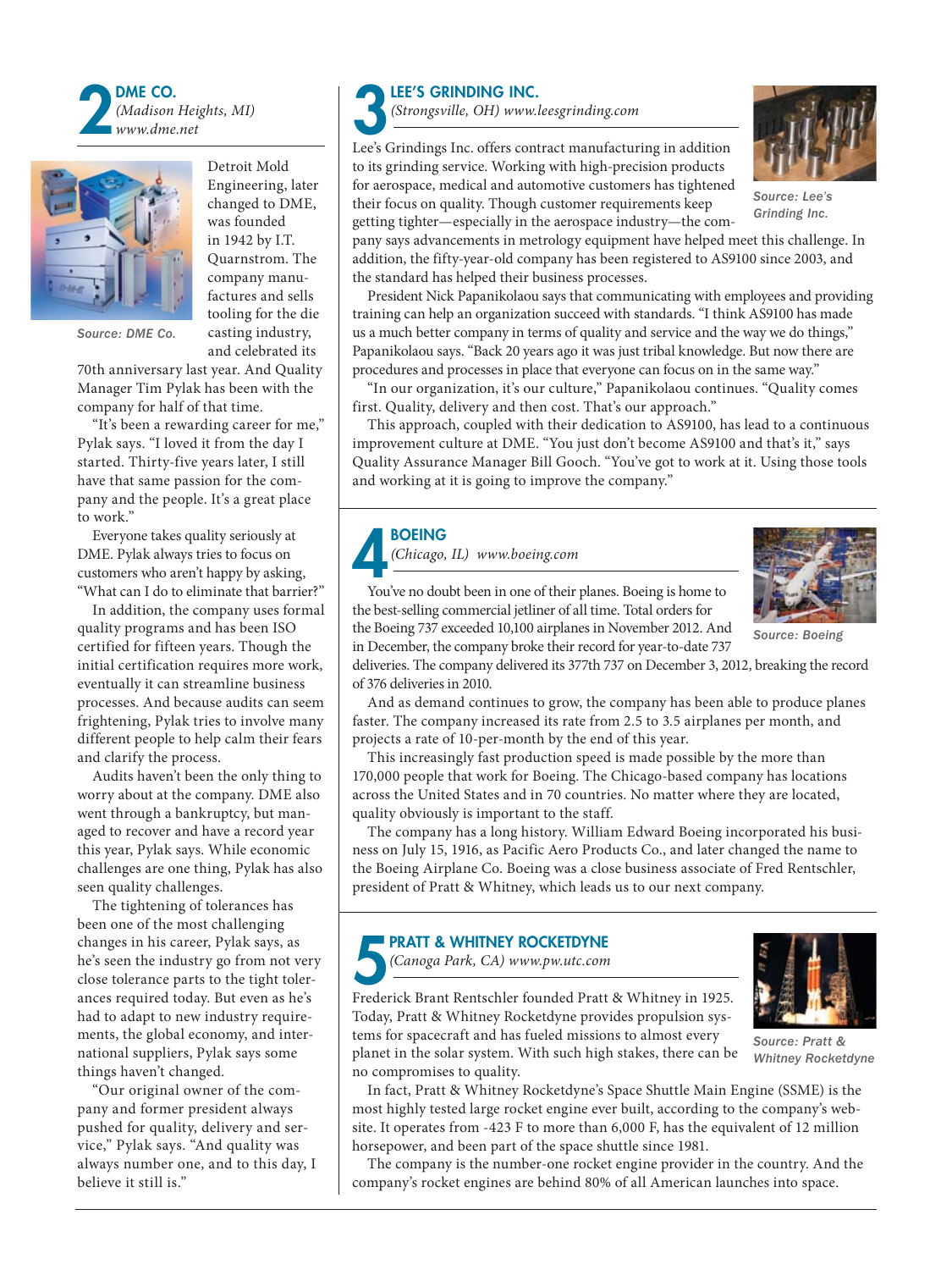# **Rank company Rank company**

Ford Motor Co.

# DME Company

- Lee's Grinding
- Boeing
- Pratt Whitney Rocketdyne
- Optical Integrity
- LDB Plastics
- Pneumadyne
- Multax Corp.
- C&L Supreme
- Telexca
- BRP US
- BH Electronics
- Piedmont Plastics
- OMNI Flow Computers
- L-3 Cincinnati Electronics
- Thermacor
- Flight Line Products
- Morgan Olson
- HSTCO
- 21 PTR Tool and Plastics
- Element
- Electrolux
- TRW Automotive
- LCS Company

- Roberts Manufacturing IEC Electronics Corp.-Albuquerque SEI Group Ausenco TKMNA Douglas Manufacturing Titanium Metals Corporation iCONN Systems Green Tokai Bradleys'
- Littelfuse
- Cambridge Int'l
- Chief Industries
- A&E Custom Mfg.
- Team Industries
- APPH Wichita
- Ethicon Endo-Surgery
- ZAPP
- Honeywell
- Moriroku Technology NA
- TE Connectivity
- Transform Automotive
- PACAL Industries
- BorgWarner
- Wabash Technologies